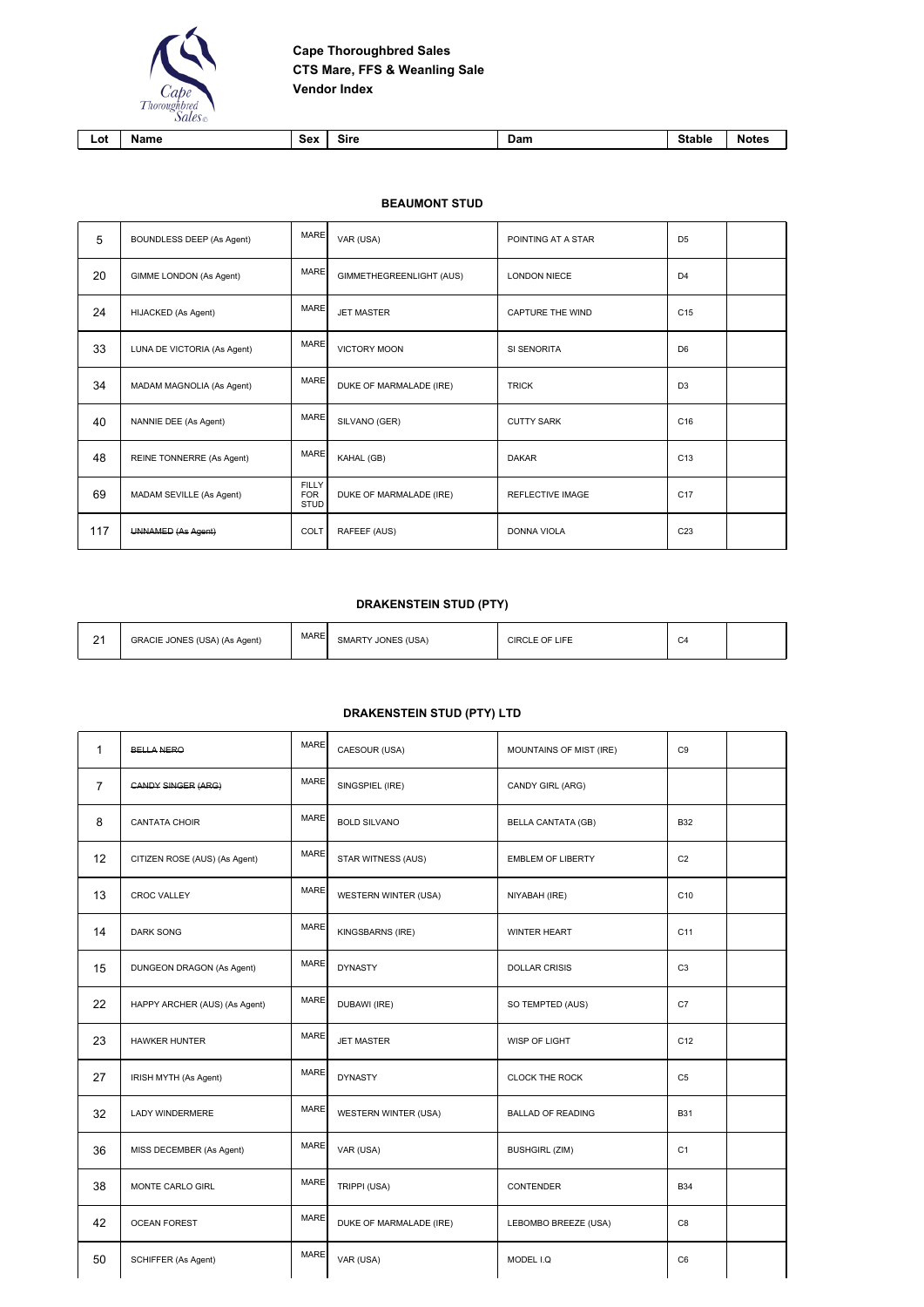

| Lot | Name                      | <b>Sex</b>                                | <b>Sire</b>               | Dam                    | <b>Stable</b> | <b>Notes</b> |
|-----|---------------------------|-------------------------------------------|---------------------------|------------------------|---------------|--------------|
| 53  | SPARKLING GEM             | <b>MARE</b>                               | JOSHUA DANCER (USA)       | <b>CRYSTAL CHALICE</b> | <b>B35</b>    |              |
| 54  | <b>STATE BLUE</b>         | <b>MARE</b>                               | NATIONAL ASSEMBLY (CAN)   | JACARANDA BLUE (IRE)   | <b>B36</b>    |              |
| 60  | <b>AFRICA BLUE</b>        | <b>MARE</b>                               | HORSE CHESTNUT            | CIRCLE OF LIFE         | <b>B33</b>    |              |
| 64  | CHATEAU LA COSTE          | <b>FILLY</b><br><b>FOR</b><br><b>STUD</b> | PHILANTHROPIST (USA)      | <b>FANTASTIC TRIP</b>  | <b>B24</b>    |              |
| 65  | <b>COMEDY OF MANNERS</b>  | <b>FILLY</b><br><b>FOR</b><br><b>STUD</b> | VAR (USA)                 | LADY WINDERMERE        | <b>B26</b>    |              |
| 66  | <b>EMERALD WAVES</b>      | <b>FILLY</b><br><b>FOR</b><br><b>STUD</b> | GIMMETHEGREENLLIGHT (AUS) | IRISH TORRENT (USA)    | <b>B25</b>    |              |
| 70  | <b>MAMA TEMBU</b>         | <b>FILLY</b><br><b>FOR</b><br><b>STUD</b> | TRIPPI (USA)              | PIN TURN (GB)          | <b>B29</b>    |              |
| 71  | QUEEN NIYABAH             | <b>FILLY</b><br><b>FOR</b><br><b>STUD</b> | KINGSBARNS (IRE)          | NIYABAH (IRE)          | <b>B28</b>    |              |
| 74  | <b>TALKATIVE MODEL</b>    | <b>FILLY</b><br><b>FOR</b><br><b>STUD</b> | ORATORIO (IRE)            | <b>MANNEQUIN</b>       | <b>B27</b>    |              |
| 75  | THE TURNING POINT         | <b>FILLY</b><br><b>FOR</b><br><b>STUD</b> | <b>FUTURA</b>             | <b>DANCING JUDY</b>    | <b>B23</b>    |              |
| 76  | <b>TRICK SHOT</b>         | <b>FILLY</b><br><b>FOR</b><br><b>STUD</b> | PHILANTHROPIST (USA)      | <b>TRICK</b>           | <b>B30</b>    |              |
| 83  | UNNAMED (As Agent)        | <b>COLT</b>                               | WHAT A WINTER             | CITIZEN ROSE (AUS)     | <b>B22</b>    |              |
| 87  | UNNAMED (As Agent)        | <b>FILLY</b>                              | WHAT A WINTER             | <b>DUNGEON DRAGON</b>  | <b>B21</b>    |              |
| 99  | <b>UNNAMED</b> (As Agent) | <b>FILLY</b>                              | MASTER OF MY FATE         | <b>MISS DECEMBER</b>   | <b>B20</b>    |              |
| 106 | UNNAMED (As Agent)        | <b>FILLY</b>                              | WHAT A WINTER             | <b>SCHIFFER</b>        | <b>B19</b>    |              |

### **EVERGREEN FARM**

| 9   | <b>CAPITOL HILL</b>   | MARE         | <b>DYNASTY</b>       | SEATTLE WEEKEND (USA) | D <sub>20</sub>  |  |
|-----|-----------------------|--------------|----------------------|-----------------------|------------------|--|
| 17  | FIELD STAR            | <b>MARE</b>  | LECTURE(USA)         | COPPER HORIZON        | D <sub>15</sub>  |  |
| 25  | HOLLYWOOD STRIP (AUS) | <b>MARE</b>  | TIGER HILL (IRE)     | SONERIA (AUS)         | D <sub>21</sub>  |  |
| 30  | KIRIBATI              | <b>MARE</b>  | MODEL MAN            | <b>ISLAND SQUAW</b>   | D <sub>19</sub>  |  |
| 43  | <b>OUTLANDER</b>      | <b>MARE</b>  | PHILANTHROPIST (USA) | ZILI                  | D <sub>17</sub>  |  |
| 45  | PENNINGTON SANDS      | <b>MARE</b>  | MOGOK (USA)          | CAMINA COURT          | D <sub>13</sub>  |  |
| 52  | <b>SORCERESS</b>      | <b>MARE</b>  | ANTONIUS PIUS (USA)  | EMPRESS OF OZZ (AUS)  | D <sub>16</sub>  |  |
| 56  | <b>SUMIDA</b>         | <b>MARE</b>  | VAR (USA)            | AZABU PARK (AUS)      | D <sub>12</sub>  |  |
| 58  | <b>VANDA</b>          | <b>MARE</b>  | TOREADOR (IRE)       | <b>WESTERN SMOKE</b>  | D <sub>22</sub>  |  |
| 61  | AIR POCKET            | <b>MARE</b>  | <b>JET MASTER</b>    | <b>CHATTERLEY</b>     | D <sub>14</sub>  |  |
| 63  | AL'S LASS             | <b>MARE</b>  | <b>CAPTAIN AL</b>    | <b>HONEYCOMB</b>      | D <sub>18</sub>  |  |
| 119 | <b>UNNAMED</b>        | <b>FILLY</b> | POTALA PALACE        | CORAL COLOUR          | E <sub>4</sub> A |  |
| 120 | <b>UNNAMED</b>        | COLT         | <b>FUTURA</b>        | FARZANA (AUS)         | E4B              |  |
| 121 | <b>UNNAMED</b>        | COLT         | ERUPT (IRE)          | HOLLYWOOD STRIP (AUS) | E4C              |  |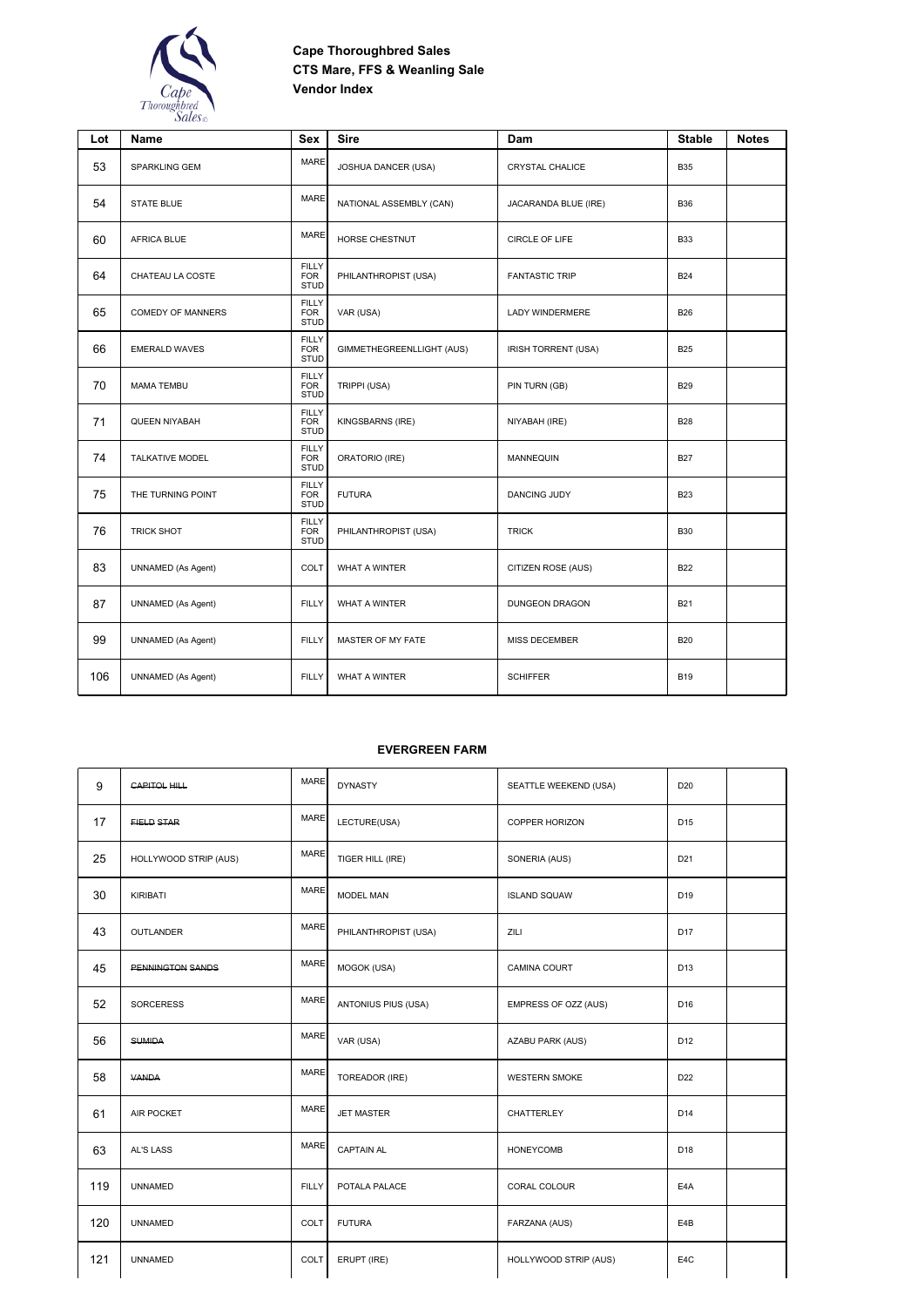

| Lot | Name           | Sex          | <b>Sire</b>           | Dam                     | <b>Stable</b>    | <b>Notes</b> |
|-----|----------------|--------------|-----------------------|-------------------------|------------------|--------------|
| 122 | <b>UNNAMED</b> | <b>FILLY</b> | FLOWER ALLEY (USA)    | <b>HONEYCOMB</b>        | E <sub>4</sub> D |              |
| 123 | <b>UNNAMED</b> | <b>FILLY</b> | <b>LEGISLATE</b>      | <b>LINDEWA THE POET</b> | E45              |              |
| 124 | <b>UNNAMED</b> | <b>FILLY</b> | <b>FUTURA</b>         | <b>MISS APHRODITE</b>   | E8A              |              |
| 125 | <b>UNNAMED</b> | COLT         | POTOLA PALACE         | OUTLANDER               | E8B              |              |
| 126 | <b>UNNAMED</b> | <b>FILLY</b> | <b>ORATORIO (IRE)</b> | <b>SORCERESS</b>        | E8C              |              |
| 127 | <b>UNNAMED</b> | <b>FILLY</b> | POMODORO              | VANDA                   | E8D              |              |

### **HEMEL 'N AARDE STUD**

| 109 | <b>UNNAMED</b> | <b>FILLY</b> | <b>HORIZON</b> | STAR OF SILVER | A <sub>8</sub><br>__ |  |
|-----|----------------|--------------|----------------|----------------|----------------------|--|
|     |                |              |                |                |                      |  |

## **KLAWERVLEI STUD (PTY) LTD**

| 10 | CELESTINA (As Agent)         | <b>MARE</b>                               | KAHAL (GB)               | <b>SULLY'S LANDING</b>     | <b>B18</b> |  |
|----|------------------------------|-------------------------------------------|--------------------------|----------------------------|------------|--|
| 11 | CHENNAI BABE (As Agent)      | <b>MARE</b>                               | KAHAL (GB)               | <b>MENTALITE (IRE)</b>     | <b>B16</b> |  |
| 28 | JAMBOREE (As Agent)          | <b>MARE</b>                               | BLACK MINNALOUSHE (USA)  | <b>GARLAND</b>             | <b>B14</b> |  |
| 29 | JOAN RANGER (As Agent)       | <b>MARE</b>                               | HORSE CHESTNUT           | <b>FASHION EDITION</b>     | <b>B13</b> |  |
| 35 | MILLENIUM REIGN (As Agent)   | <b>MARE</b>                               | KING OF KINGS (IRE)      | <b>LEE DANZIG</b>          | <b>B15</b> |  |
| 51 | SING FOR ME (IRE) (As Agent) | <b>MARE</b>                               | GALILEO (IRE)            | PLAY MISTY FOR ME (IRE)    | <b>B17</b> |  |
| 67 | <b>ENCORE</b> (As Agent)     | <b>FILLY</b><br><b>FOR</b><br><b>STUD</b> | TWICE OVER (GB)          | <b>GOLDEN APPLE</b>        | A21        |  |
| 68 | <b>INVISIBLE (As Agent)</b>  | <b>FILLY</b><br><b>FOR</b><br><b>STUD</b> | <b>POMODORO</b>          | SUPERNATURAL (IRE)         | A23        |  |
| 77 | TROPIC SUN (As Agent)        | <b>FILLY</b><br><b>FOR</b><br><b>STUD</b> | SKITT SKIZZLE            | <b>CARIBBEAN DREAM</b>     | A20        |  |
| 78 | VICTORIA PAIGE (As Agent)    | <b>FILLY</b><br><b>FOR</b><br><b>STUD</b> | <b>CAPTAIN AL</b>        | MISS RESPECT (GB)          | A22        |  |
| 79 | <b>UNNAMED</b>               | <b>FILLY</b>                              | ERUPT (IRE)              | CAPTAIN WHEELSON           | A11        |  |
| 80 | <b>UNNAMED</b> (As Agent)    | COLT                                      | POMODORO                 | CELESTINA                  | A35        |  |
| 81 | <b>UNNAMED</b>               | COLT                                      | CAPTAIN OF ALL           | CHARIOT OF GOLD            | A12        |  |
| 82 | <b>UNNAMED</b> (As Agent)    | COLT                                      | <b>POMODORO</b>          | CHENNAI BABE               | A34        |  |
| 84 | <b>UNNAMED</b>               | <b>FILLY</b>                              | <b>GLOBAL VIEW (USA)</b> | <b>COUNT TO TEN</b>        | A13        |  |
| 85 | UNNAMED (As Agent)           | <b>FILLY</b>                              | RAFEEF (AUS)             | CRANBERRY GOLD             | A33        |  |
| 90 | <b>UNNAMED</b>               | COLT                                      | MASTER OF MY FATE        | FOR THE LADS               | A14        |  |
| 91 | <b>UNNAMED</b>               | <b>FILLY</b>                              | CAPTAIN OF ALL           | <b>FORTISSIMUS</b>         | A15        |  |
| 92 | <b>UNNAMED</b>               | COLT                                      | ONE WORLD                | <b>GENEROUS ANNA (AUS)</b> | A16        |  |
| 93 | <b>UNNAMED</b>               | <b>FILLY</b>                              | <b>GLOBAL VIEW (USA)</b> | I AIN'T TRIPPIN            | A17        |  |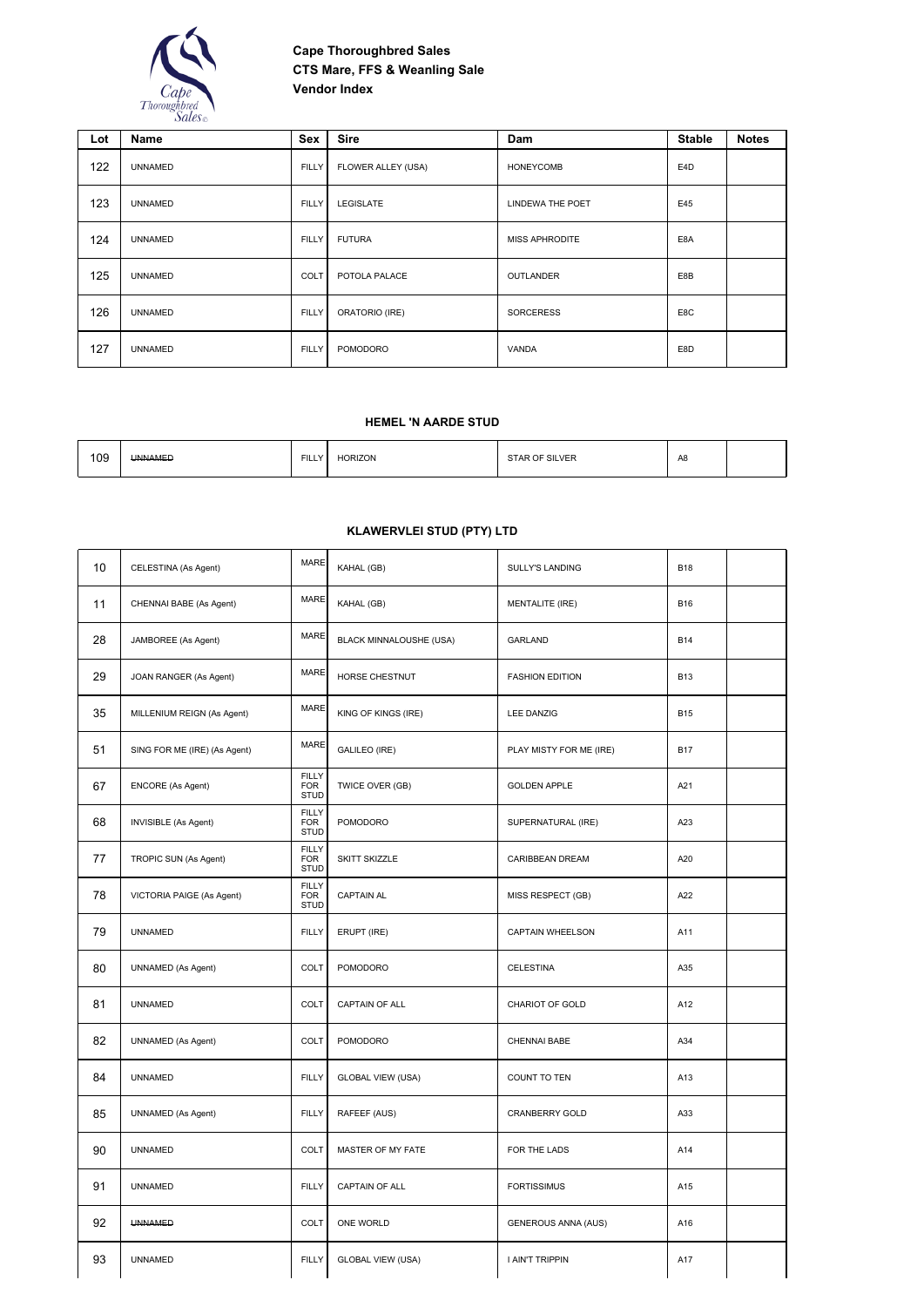

| Lot | Name                          | <b>Sex</b>   | <b>Sire</b>              | Dam                     | <b>Stable</b> | <b>Notes</b> |
|-----|-------------------------------|--------------|--------------------------|-------------------------|---------------|--------------|
| 95  | <b>UNNAMED</b>                | <b>FILLY</b> | VERCINGETORIX            | LARKING AROUND (SSL)    | A18           |              |
| 97  | <b>UNNAMED</b>                | COLT         | ONE WORLD                | MARQUESA NARANJA (IRE)  | A19           |              |
| 98  | <b>UNNAMED</b> (As Agent)     | <b>FILLY</b> | POMODORO                 | MILLENIUM REIGN         | A32           |              |
| 101 | <b>UNNAMED</b>                | COLT         | <b>GLOBAL VIEW (USA)</b> | ORATOR'S DAUGHTER (AUS) | A38           |              |
| 104 | UNNAMED (As Agent)            | COLT         | <b>GLOBAL VIEW (USA)</b> | <b>SALLY CALLED</b>     | A31           |              |
| 105 | <b>UNNAMED</b> (As Agent)     | <b>FILLY</b> | <b>POMODORO</b>          | <b>SAND PRINCESS</b>    | A30           |              |
| 107 | <b>UNNAMED</b>                | COLT         | WILLIAM LONGSWORD        | SEATTLE SURPRISE        | A37           |              |
| 108 | UNNAMED (As Agent)            | <b>FILLY</b> | WILLIAM LONGSWORD        | SING FOR ME (IRE)       | A29           |              |
| 110 | UNNAMED (As Agent)            | <b>FILLY</b> | POTALA PALACE            | <b>STORM REPORT</b>     | A28           |              |
| 111 | UNNAMED (As Agent)            | <b>FILLY</b> | POMODORO                 | SUPER GUPPY             | A27           |              |
| 112 | <b>UNNAMED</b>                | <b>FILLY</b> | CAPTAIN OF ALL           | <b>TAMBALANG</b>        | A36           |              |
| 113 | <b>UNNAMED</b> (As Agent)     | <b>FILLY</b> | POMODORO                 | <b>TERRA MARIANNA</b>   | A26           |              |
| 114 | <b>UNNAMED</b> (As Agent)     | COLT         | ONE WORLD                | <b>WHISKY TANGO</b>     | A25           |              |
| 115 | <b>UNNAMED</b>                | <b>FILLY</b> | <b>POMODORO</b>          | <b>ALILEO</b>           | A10           |              |
| 128 | LOST IN LOVE (IRE) (As Agent) | <b>MARE</b>  | <b>DARK ANGEL</b>        | <b>COVER GIRL</b>       |               |              |
| 129 | FROSTED STEEL (As Agent)      | MARE         | <b>CAPTAIN AL</b>        | PEPPERDINE              |               |              |
| 130 | VODKA LIME (As Agent)         | <b>MARE</b>  | <b>CAPTIAN AL</b>        | SPIRIT LEADER           |               |              |

### **MAINE CHANCE FARMS**

| 41  | NOSSA (GB)         | <b>MARE</b>  | AREION (GER)             | NIANGA (GER)        | <b>B4</b>      |  |
|-----|--------------------|--------------|--------------------------|---------------------|----------------|--|
| 44  | PAMPERO            | <b>MARE</b>  | BLACK MINNALOUSCHE (USA) | PARAGUAYA (ARG)     | B <sub>5</sub> |  |
| 46  | PRINCESS STEPHANIE | <b>MARE</b>  | KAHAL (GB)               | PLATINUM PRINCESS   | B <sub>6</sub> |  |
| 47  | PRINCESS VICKY     | <b>MARE</b>  | SILVANO (GER)            | PRINCESS VICTORIA   | <b>B7</b>      |  |
| 57  | SYLVANITE          | <b>MARE</b>  | SILVANO (GER)            | <b>SUGAR ALMOND</b> | B <sub>8</sub> |  |
| 100 | <b>NOTABLE</b>     | COLT         | DUKE OF MARMALADE (IRE)  | NOSSA (GB)          | <b>B2</b>      |  |
| 103 | PALPABLE           | <b>FILLY</b> | <b>FUTURA</b>            | PRINCESS VICKY      | B <sub>3</sub> |  |

#### **NORMANDY STUD**

| 86 | UNNAMED (As Agent) | COLT | ERUPT (IRE)   | DREAMS ARE MADE (AUS) | A7             |  |
|----|--------------------|------|---------------|-----------------------|----------------|--|
| 88 | <b>UNNAMED</b>     | COLT | <b>FUTURA</b> | <b>EKATERINA</b>      | A2             |  |
| 89 | <b>UNNAMED</b>     | COLT | POTALA PALACE | <b>FOREHAND</b>       | A <sub>3</sub> |  |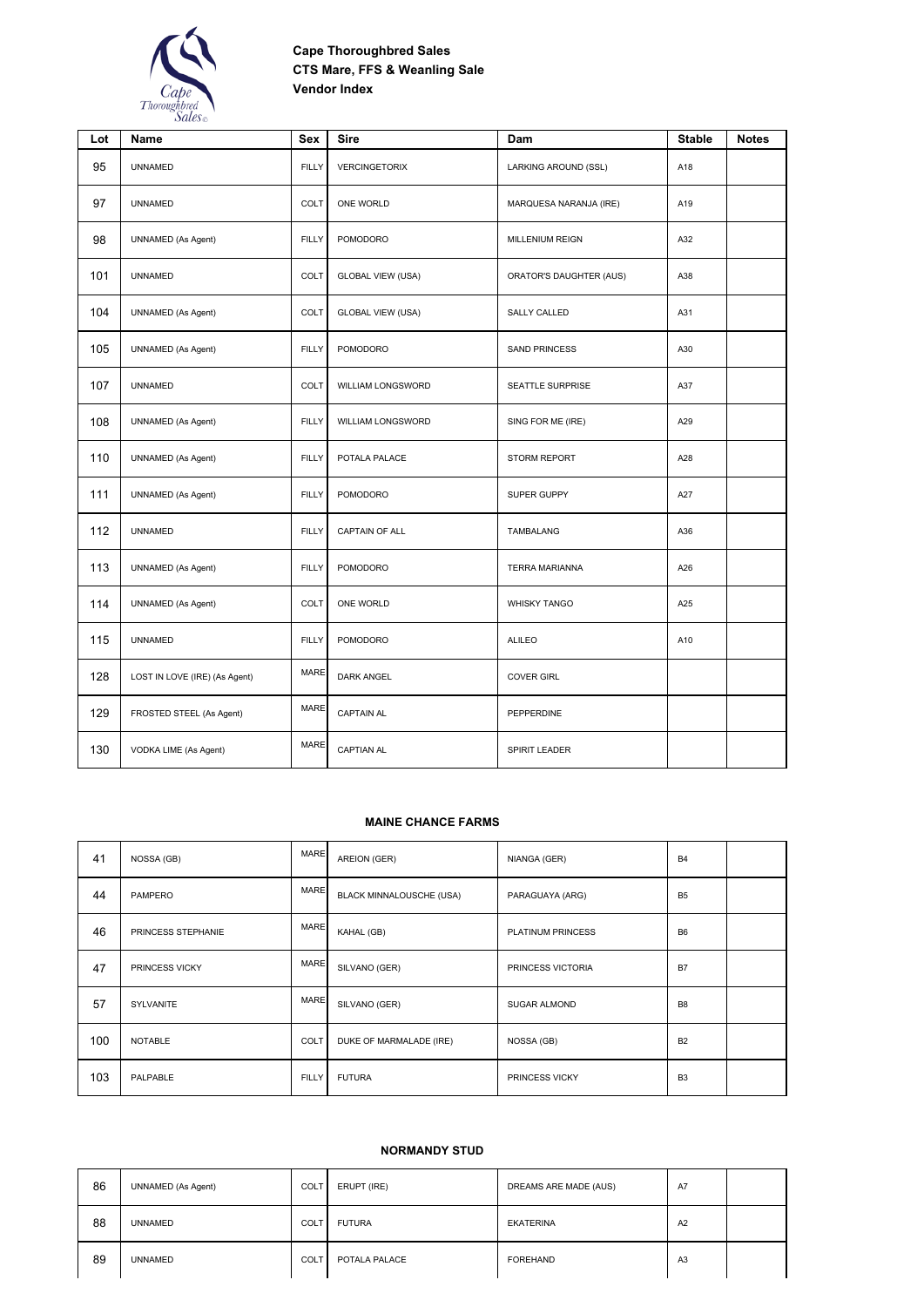

| Lot | Name           | Sex          | <b>Sire</b>   | Dam               | <b>Stable</b>  | <b>Notes</b> |
|-----|----------------|--------------|---------------|-------------------|----------------|--------------|
| 94  | <b>UNNAMED</b> | COLT         | ONE WORLD     | <b>LADY WYLIE</b> | A4             |              |
| 96  | <b>UNNAMED</b> | <b>FILLY</b> | <b>FUTURA</b> | LINDLEYS LANE     | A <sub>5</sub> |              |
| 102 | <b>UNNAMED</b> | <b>COLT</b>  | POTALA PALACE | PRIMA DONNA       | A <sub>6</sub> |              |

### **RIDGEMONT HIGHLANDS**

| 26 | HOPE SOLO (As Agent) | <b>MARE</b> | SILVANO (GER)       | <b>HOCKEY CORNER</b> | <b>B10</b> |  |
|----|----------------------|-------------|---------------------|----------------------|------------|--|
| 31 | KISSABLE (As Agent)  | <b>MARE</b> | ANTONIUS PIUS (USA) | KISS FOR KATE        | <b>B11</b> |  |

### **SANDOWN STUD**

| $\overline{2}$ | <b>BIANCA (As Agent)</b>        | <b>MARE</b>  | DUKE OF MARMALADE (IRE) | <b>DANCING JUDY</b>  | C <sub>21</sub> |  |
|----------------|---------------------------------|--------------|-------------------------|----------------------|-----------------|--|
| 3              | <b>BINDI</b> (As Agent)         | <b>MARE</b>  | QUERARI (GER)           | QUILTED BONNET       | D <sub>10</sub> |  |
| 6              | <b>BULDAAN (AUS) (As Agent)</b> | <b>MARE</b>  | <b>NADEEM (AUS)</b>     | <b>ALHARIR (AUS)</b> | C <sub>18</sub> |  |
| 16             | ESTIDRAAJ (AUS) (As Agent)      | <b>MARE</b>  | HARD SPUN (USA)         | <b>NUFOOS (AUS)</b>  | D <sub>11</sub> |  |
| 18             | FLY THOUGHT (As Agent)          | <b>MARE</b>  | PHILANTHROPIST (USA)    | <b>BADGER'S GIFT</b> | C <sub>19</sub> |  |
| 37             | MOHALLELA (As Agent)            | <b>MARE</b>  | EXCEED AND EXCEL (AUS)  | YAASAH (IRE)         | D <sub>8</sub>  |  |
| 49             | SAKURA TRICK (As Agent)         | <b>MARE</b>  | <b>DYNASTY</b>          | <b>TRICK</b>         | D <sub>9</sub>  |  |
| 62             | AL HAWRAA (AUS) (As Agent)      | <b>MARE</b>  | NEW APPROACH (IRE)      | <b>IJAAZA (AUS)</b>  | C <sub>22</sub> |  |
| 116            | <b>UNNAMED</b> (As Agent)       | <b>FILLY</b> | HAT PUNTANO (ARG)       | <b>BIANCA</b>        | C <sub>13</sub> |  |
| 118            | <b>UNNAMED</b> (As Agent)       | COLT         | TALK OF THE TOWN        | <b>SAKURA TRICK</b>  | C <sub>24</sub> |  |

### **SORRENTO STUD**

| 19 | <b>FOOLS GARDEN</b>   | <b>MARE</b>                               | <b>GREYS INN (USA)</b> | <b>LEMONTREE</b>     | E <sub>1</sub> |  |
|----|-----------------------|-------------------------------------------|------------------------|----------------------|----------------|--|
| 39 | <b>MOONLIT VENICE</b> | <b>MARE</b>                               | WINDRUSH (USA)         | <b>VIA CONDOTTI</b>  | E <sub>2</sub> |  |
| 73 | <b>SINGFOSUSIE</b>    | <b>FILLY</b><br><b>FOR</b><br><b>STUD</b> | LOUIS THE KING         | <b>FIRST WHISTLE</b> | E <sub>3</sub> |  |

### **STEPHEN MOFFATT RACING CC**

| $\overline{z}$<br>$\sim$ | <b>RIO'S WINTER</b> | <b>FILLY</b><br><b>FOR</b><br>$\sim$<br><b>STUD</b> | ORATORIO (IRE) | <b>WINTER ADE</b> | $\mathbf{D}$<br>υz |  |
|--------------------------|---------------------|-----------------------------------------------------|----------------|-------------------|--------------------|--|
|--------------------------|---------------------|-----------------------------------------------------|----------------|-------------------|--------------------|--|

## **STONEHILL STUD**

|    | <b>BLONDE VISION</b> | <b>MARE</b> | VISIONAIRE (USA) | <b>LEGALLY BLONDE</b> | E8             |  |
|----|----------------------|-------------|------------------|-----------------------|----------------|--|
| 55 | SUKIWARRIOR (IRE)    | <b>MARE</b> | POWER (GB)       | UMNIYA (IRE)          | E <sub>6</sub> |  |